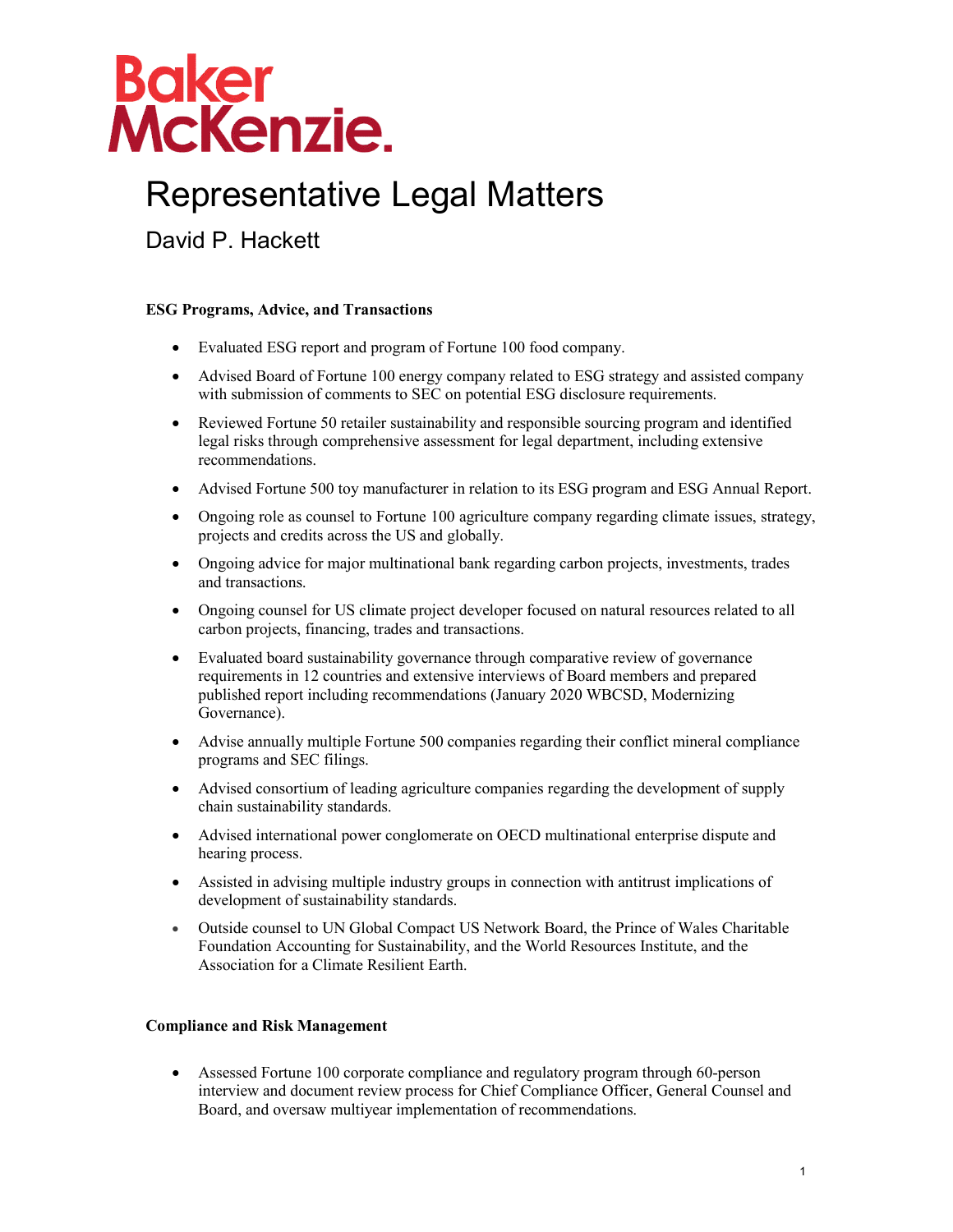# **Baker<br>McKenzie.**

- Evaluated Fortune 50 natural resource company environmental compliance program through document review and 75 person (5 country) interview process for legal department and health, environment and safety group, and assisted with recommendation implementation.
- Evaluated Fortune 500 natural resource company corporate compliance program for Chief Compliance Officer and General Counsel.
- Advised global telecommunications company following USD 800 million FCPA settlement in the review, restructuring and implementation of its global compliance program as well as the multiyear engagement with the outside monitor.
- Performed comprehensive review of all compliance and regulatory areas for the legal department of a Fortune 200 high-tech company, and redesigned the company's compliance policies, programs and structure.
- Conducted investigation of multiple compliance issues for Fortune 500 food company and redesigned global compliance program.
- Assisted Fortune 50 technology company with an assessment of the compliance issues associated with the expansion and diversification of its business and offerings in Latin America.
- Evaluated compliance program and risks for management and board of major global nonprofit, including 60 interviews in 5 countries.

### **Environmental Litigation and Enforcement**

- Litigated several cases in the Northern District of Illinois and Seventh Circuit, including a successful settlement against the Chicago Metropolitan Water Reclamation District, the largest wastewater treatment system in the United States, regarding its noncompliant wastewater discharges.
- Representation of a former director and officer of a chemical manufacturer through the Eleventh Circuit and a petition for certiorari to the US Supreme Court, appealing his criminal conviction for violations of the Clean Water Act, RCRA and CERCLA.
- Representation of a publicly traded diverse manufacturing company through trial in multiple class actions in the Northern District of Illinois alleging contamination of drinking water wells from historic TCE spills and seeking recovery for property diminution, personal injury, emotional distress, medical monitoring and punitive damages.
- Representation of the foreign parent in a Superfund site clean-up and 500 person class action in the Northern District of Ohio, seeking damages due to alleged property value diminishment, personal injury and economic impact in relation to the contamination of a 20 mile stretch of a major river and adjacent properties by an EPA banned substance.
- Defense of the second-largest chicken rendering plant in the US in criminal prosecution alleging unlawful contamination of a major waterway and drinking supply in the Northern District of Mississippi.
- Defense of a Fortune 200 paper company in multiple related civil and criminal CERCLA actions in the Northern District of Ohio and Northern District of Illinois.
- Defense of a prominent environmental lawyer in malpractice case in the Northern District of Illinois alleging improper advice related to an unsuccessful CERCLA cost recovery action.